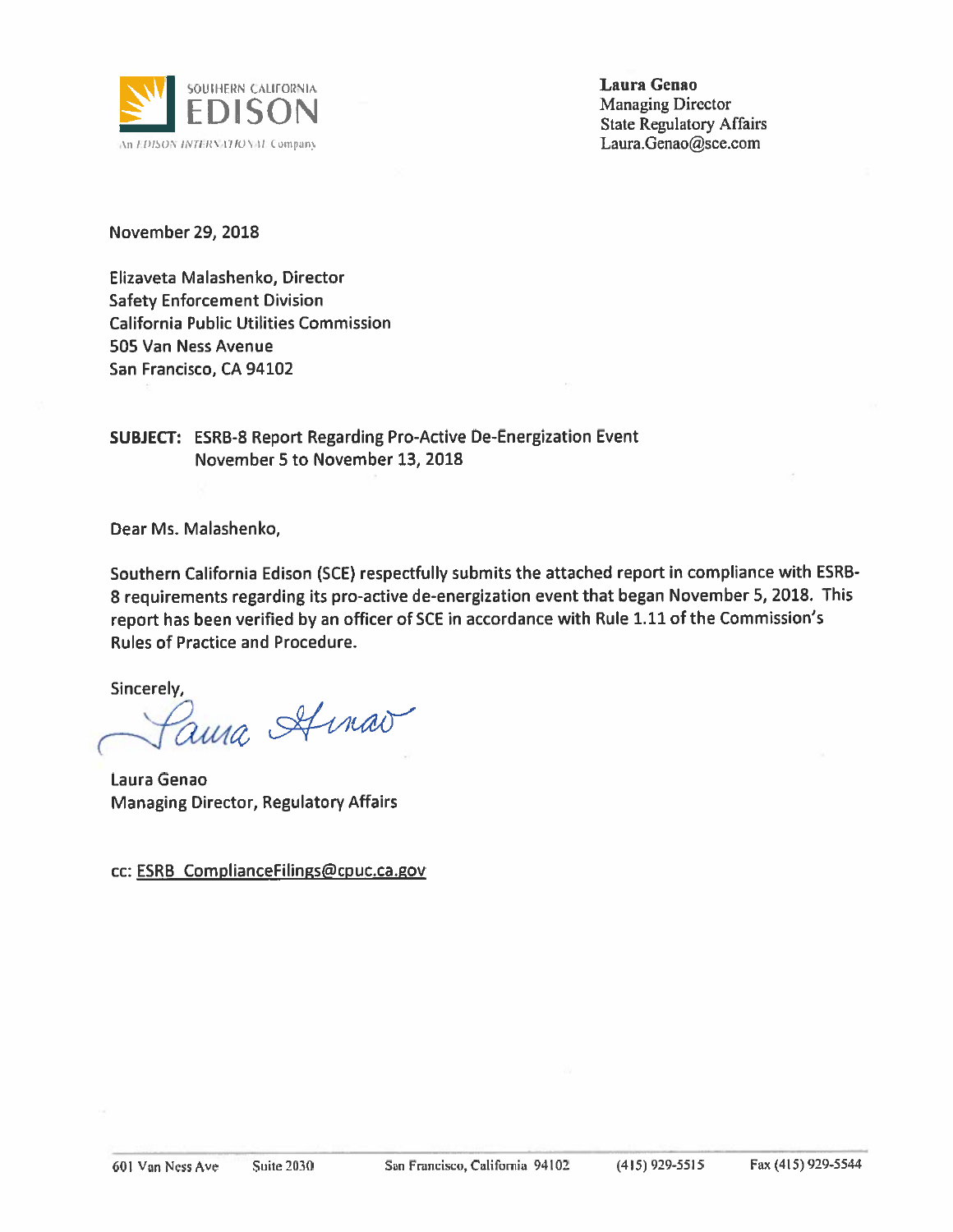**Southern California Edison ESRB-8 Report Regarding Pro-Active De-Energization Event November 5 to November 13, 2018**

**Submitted to: California Public Utilities Commission Director of the Safety and Enforcement Division November 29, 2018**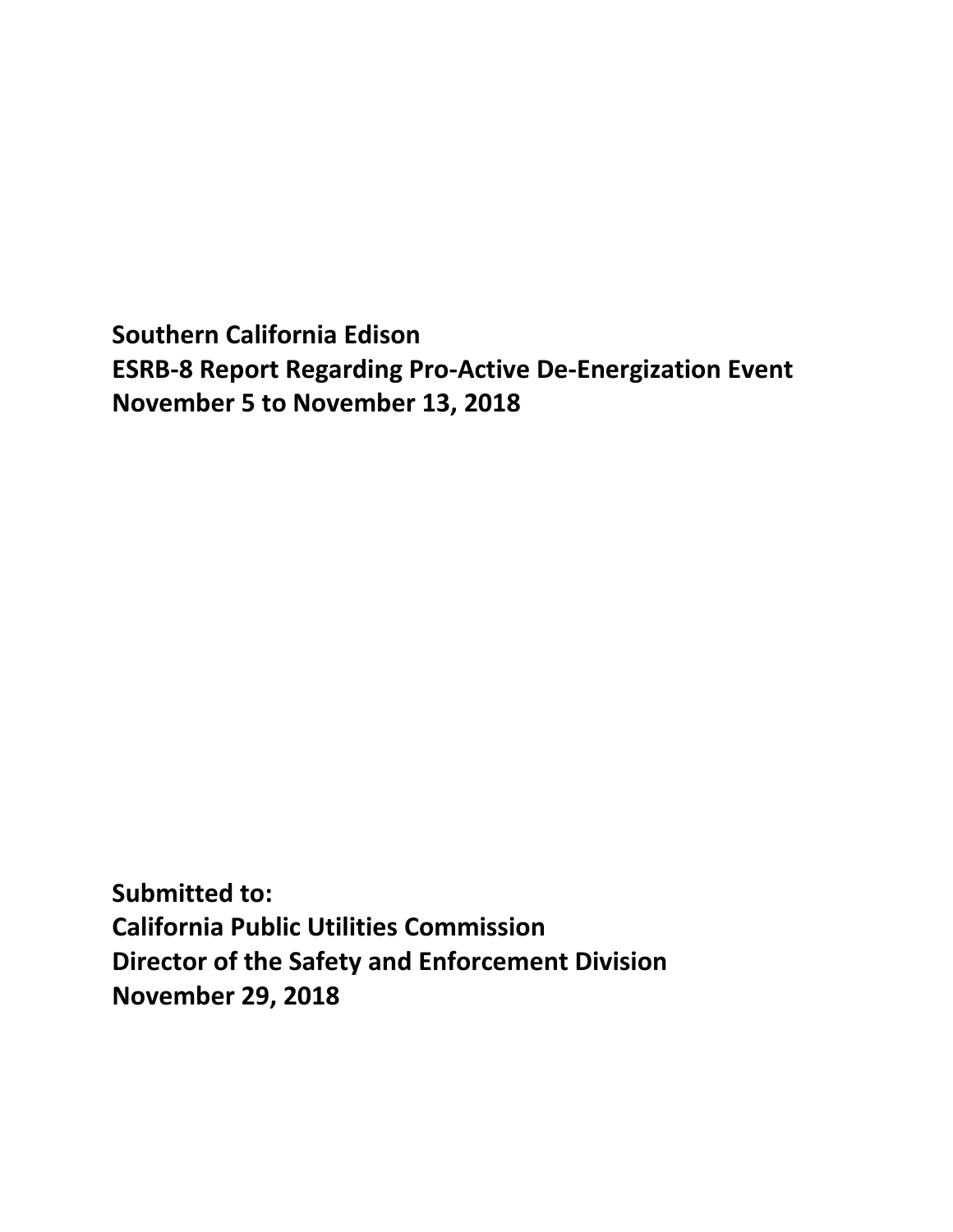Southern California Edison (SCE) submits the following report to the California Public Utilities Commission's Director of the Safety and Enforcement Division pursuant to Resolution ESRB-8 reporting requirements applicable to a pro-active de-energization event. In separate sections of this report, SCE sets forth the reasons for its decision to notify and de-energize customers utilizing the Public Safety Power Shut-Off protocol, day by day background for the events leading up to de-energization, and responds to the specific questions set forth by ESRB-8.

## **SCE's Decision to Notify and De-energize Customers**

SCE's decision to notify and de-energize customers utilizing the Public Safety Power Shut-Off (PSPS) protocol during this event was based on many factors: the Fire Weather Watches and Warnings issued by the National Weather Service (NWS) indicating strong winds, low relative humidity, and warm temperatures for the period November 8 to November 13 in parts of the SCE service territory; the Santa Ana Wildfire Threat Index (SAWTI), a modeling tool SCE uses to give context to forecasted weather that includes wind speeds, atmospheric moisture, and fuel vegetation moisture was at "moderate," with fuel conditions listed as "medium" for November 8 and 9; the SCE Fire Potential Index (FPI), an internal tool used to give context to the potential for fire in the SCE service territory utilizing both modeled forecasted meteorological conditions and conditions of fuels identified certain circuits at high risk for fire; and the most up-to-date Live Fuel Moisture values (October 26 and November 5) were at 64% across Los Angeles County and 55% in Ventura County.

### **Background—Event Timeline November 5 to November 13, 2018**

*Monday, November 5,* Southern California Edison (SCE) meteorologists notified SCE personnel of forecasts predicting high winds and fire weather across the SCE service territory beginning Thursday, November 8 or Friday, November 9, 2018. Per SCE's Wildfire Response Plan, the SCE Watch Office coordinated internal situational awareness calls regarding the pending weather event. Activation of the on-duty Incident Support Team (IST) 2 and Electrical Services Incident Management Team (ES IMT) 6 to monitor the weather event was made effective, Tuesday, November 6 at 9:00 a.m. at the SCE Emergency Operations Center (EOC).

*Tuesday, November 6*, the National Weather Service (NWS) issued Fire Weather Watches for most of Southern California in effect from Thursday morning, November 8, to Friday evening, November 10. SCE meteorologists indicated the NWS was also planning on issuing Red Flag warnings later in the day and predicted wind gusts to meet or exceed pre-determined monitoring thresholds in parts of the service territory.

SCE meteorologists used the variables of wind gusts, red flag/fire weather watches, the Santa Ana Wildfire Threat Index (SAWTI) and internal Fire Potential Index (FPI) criteria to identify circuits for monitoring during the weather event. The FPI was used in the planning stages to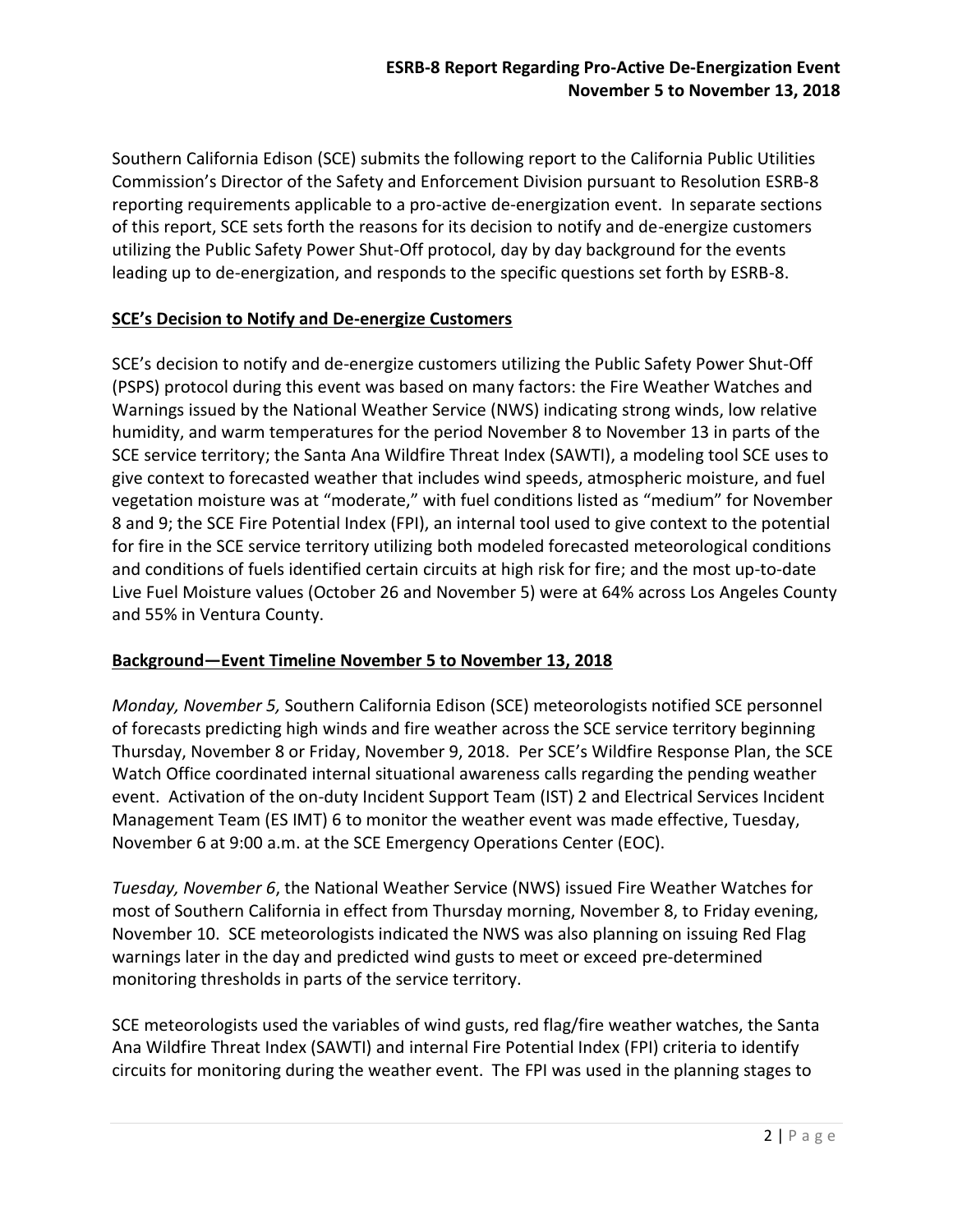inform and refine circuit monitoring decisions and used the following criteria for determining which circuits would be initially identified, added or removed from the monitoring list:

- Circuits with winds forecasted at, above or within 5mph of internal thresholds with an FPI level of extreme would be monitored
- Circuits with winds forecasted below internal thresholds with an FPI level of normal or elevated would not be monitored
- Circuits were removed from the monitoring list when winds were forecasted to drop 20% below threshold levels for 2 or more hours (and not forecasted to increase back to threshold levels in the next 48 hours) and the FPI was below the extreme level.

This methodology initially identified 21 circuits affecting parts of Orange, Los Angeles, Riverside and San Bernardino counties for monitoring. Given this information, the IST and ES IMT began customer notifications to the potentially 26,408 impacted customers on these monitored circuits. SCE began notifying these customers beginning at 3:00 p.m. on the afternoon of November 6.

*Wednesday, November 7*, based on internal modeling and NWS input, SCE began to gain confidence in the forecasts calling for critical fire weather later in the week with the anticipation of Red Flag Warnings being issued by the NWS for the morning of Thursday, November 8 through the evening of Friday, November 9. Given this information, SCE meteorologists added 15 additional circuits to the monitoring list previously identified on Tuesday, November 6, for a total of 36 circuits affecting parts of Orange, Los Angeles, and Riverside, San Bernardino and Ventura counties, bringing the customer totals to 49,685. SCE began notifying these additional customers at 3:00 p.m. on November 7.

As the day progressed, SCE meteorologists again identified circuits to be added to the monitoring list based on updated forecasting. This added an additional 3 circuits to the list for a total of 39 circuits, with customer totals at 54,039. SCE began notifying these additional customers at 5:00 p.m. on November 7.

*Thursday, November 8,* SCE meteorologists identified 8 additional circuits to be added and 4 circuits to be removed from the monitoring list based on updated weather forecasting, bringing the total number of circuits being monitored to 43 with a total of 64,963 customers. SCE meteorologists also outlined the highest period of weather concern on November 8 as being between 5:00 p.m. Thursday evening and 8:00 a.m. Friday morning for most circuits. SCE began notifying these additional customers at 9 a.m. on November 8.

As the day progressed, SCE meteorologists again identified additional circuits for monitoring based on updated forecasting. This added an additional 4 circuits to the monitoring list bringing the circuit totals to 51 and customer totals to 68,537. SCE began notifying these additional customers at 5:00 p.m. on November 8.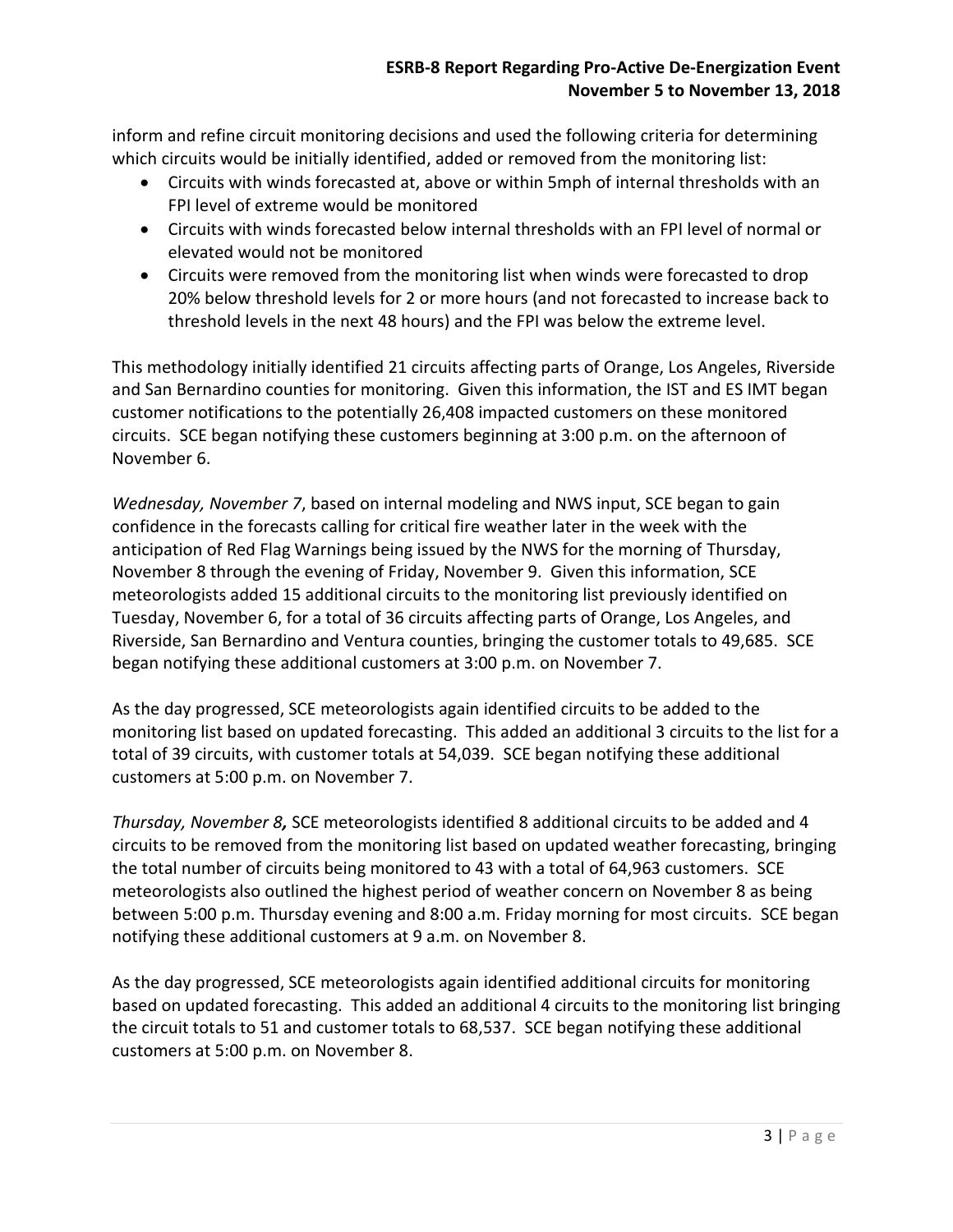Extreme fire weather continued overnight on Thursday, November 8 through the morning of Friday, November 9. Given these conditions, as well as real time observations in the field of conditions that posed a public safety risk, the IST Incident Commander made the determination to de-energize limited portions of circuits in Los Angeles, Orange and San Bernardino counties as detailed below. All of the customers on these circuits received prior notification of a possible de-energization event. Notifications of de-energization were also made to the Offices of Emergency Management in Los Angeles, Orange and San Bernardino Counties, the Safety and Enforcement Division of the CPUC as required, and the CalOES Warning Center as requested.

- *Taiwan 12kV Circuit-Orange County,* out of the Moderna Substation in the city of Orange, was proactively de-energized at 11:24 p.m. on November 8 after observations in the field identified trees and branches falling near circuit lines. There were 12 customers in the area of Irvine Regional Park affected, including the Orange County Zoo, the Equestrian Center, and the Irvine Ranch Outdoor Center Boy Scouts Camp. No critical care or essential customers were affected. After winds abated and appropriate re-energization protocols were applied, power was restored at 2:45 p.m. on November 9 with no repairs necessary.
- *Lopez 12kV Circuit-Los Angeles County,* out of the San Fernando Substation in the cities of Santa Clarita and Sylmar was pro-actively de-energized at 7:52 p.m. on November 8 after observations in the field identified wires close to swinging together and poles appearing to be stressed from the 55 mph wind gusts. Eight customers in the area were affected. No critical care or essential customers were affected. After winds abated and appropriate re-energization protocols were applied, power was restored at 1:34 p.m. on November 9 with no repairs necessary.
- *CalState 12kV Circuit-San Bernardino County,* out of the Shandin Substation in unincorporated San Bernardino County, was proactively de-energized at 12:19 a.m. on November 9 after observations in the field identified debris flying through the air in the 55 mph wind gusts. There were 9 customers affected in the area. No critical care or essential customers were affected. After winds abated and appropriate re-energization protocols were applied, power was restored at 5:10 p.m. on November 9 with no repairs necessary.

*Friday, November 9,* SCE meteorologists identified additional circuits for monitoring based on updated forecasting. This added an additional 3 circuits to the monitoring list bringing the circuit totals to 54 and customer totals to 71,616. As the day progressed, weather conditions improved and SCE meteorologists began to remove circuits from the monitoring list that no longer met thresholds, bringing the circuit totals down to 6 circuits with 8,546 customers located only in San Bernardino and Orange counties. These circuits remained on the circuit monitoring list in anticipation of further extreme fire conditions from November 11 to 13.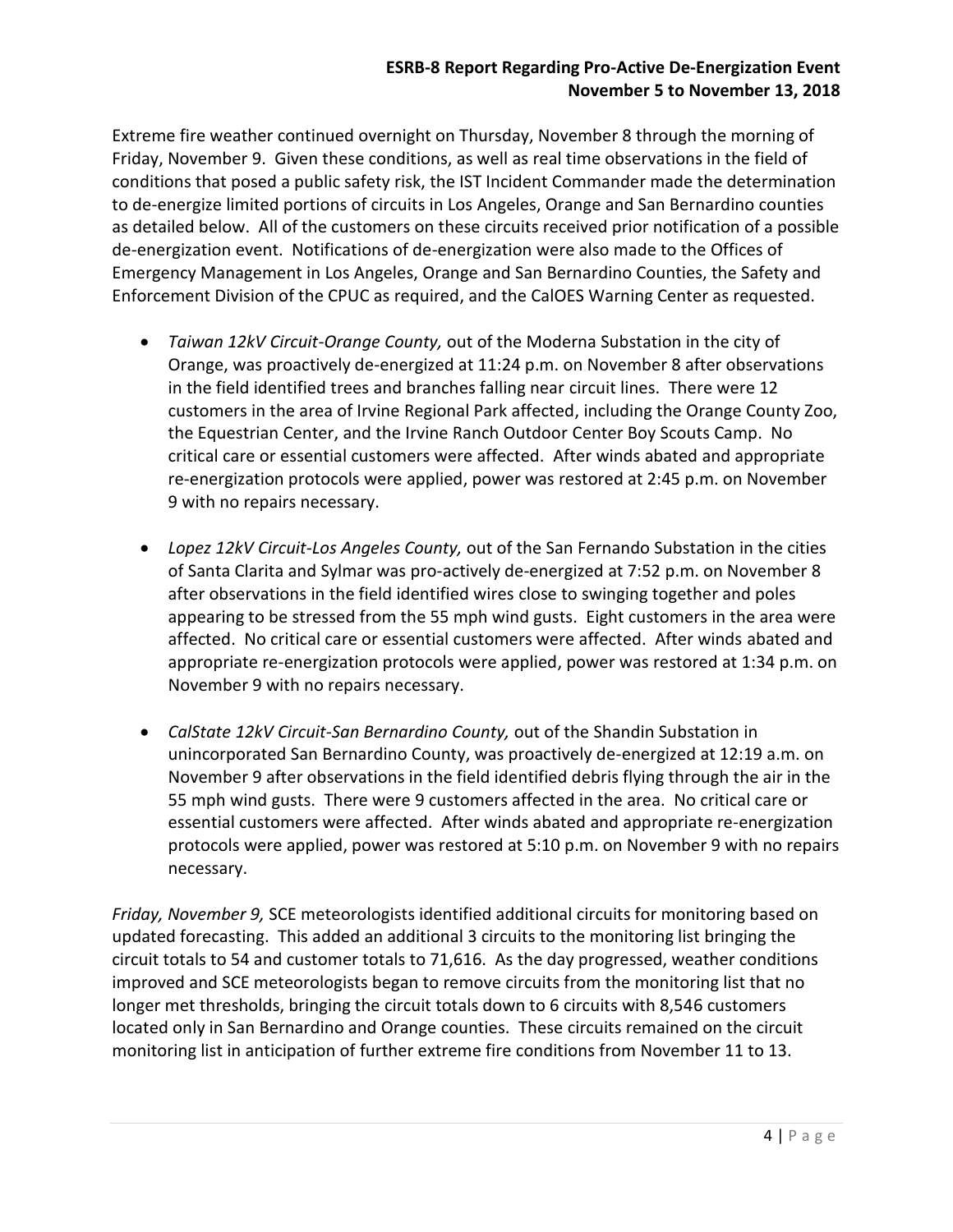*Saturday, November 10*, SCE meteorologists identified additional circuits for monitoring based on updated forecasting. This added an additional 20 circuits to the then-existing monitoring list, bringing the circuit totals to 28 with a total of 30,309 customers. SCE began notifying customers of a possible de-energization event at 1:00 p.m. on November 10.

*Sunday, November 11,* SCE meteorologists identified additional circuits for monitoring based on updated forecasting. This added an additional 2 circuits to the monitoring list, bringing the circuit totals to 28 circuits with 32,204 customers. SCE began notifying customers of a possible de-energization event at 1:00 p.m. on November 11.

*Monday, November 12,* Extreme fire weather continued overnight on Monday, November 12 through Tuesday, November 13. Given these conditions, as well as real time observations in the field of conditions that posed a public safety risk, SCE made the determination to deenergize limited portions of circuits in Los Angeles and Ventura County as detailed below. All of the customers on these circuits received prior notification of a possible PSPS de-energization event. Notifications of de-energization were also made to the Offices of Emergency Management in Los Angeles and Ventura County, the Safety and Enforcement Division of the CPUC as required, and the CalOES Warning Center as requested.

- *Anton 16kV Circuit,* out of Moorpark Substation, in Ventura County, was proactively deenergized at 10:54 a.m. on November 12 after observations in the field identified rocking cross arms in 55 to 60 mph wind gusts. There were 50 customers affected in the area. No critical care or essential customers were affected. After winds abated and appropriate re-energization protocols were applied, power was restored at 7:48 p.m. on November 13 to a majority of customers. Additional repairs were made to a segment of the circuit with a downed wire and the remaining two customers were restored at 11:35 a.m. on November 14. Seven customers remained without power from damage sustained by the Woolsey Fire.
- *Energy, 16kV Circuit,* out of Chatsworth Substation, in LA County, was pro-actively deenergized at 11:56 p.m. on November 12 after observations in the field identified rocking cross arms in 50 mph wind gusts. There were 35 customers affected in the area. There were no critical care and 4 essential use customers on the affected circuit. After appropriate re-energization protocols were applied, power was restored at 7:24 p.m. on November 13. Five customers remained without power from damage sustained by the Woolsey Fire.

*Tuesday, November 13,* SCE meteorologists began removing circuits from the monitoring list based on improving weather conditions. As of 2:00 p.m. on the afternoon of Tuesday, November 13, no circuits remained on the monitoring list.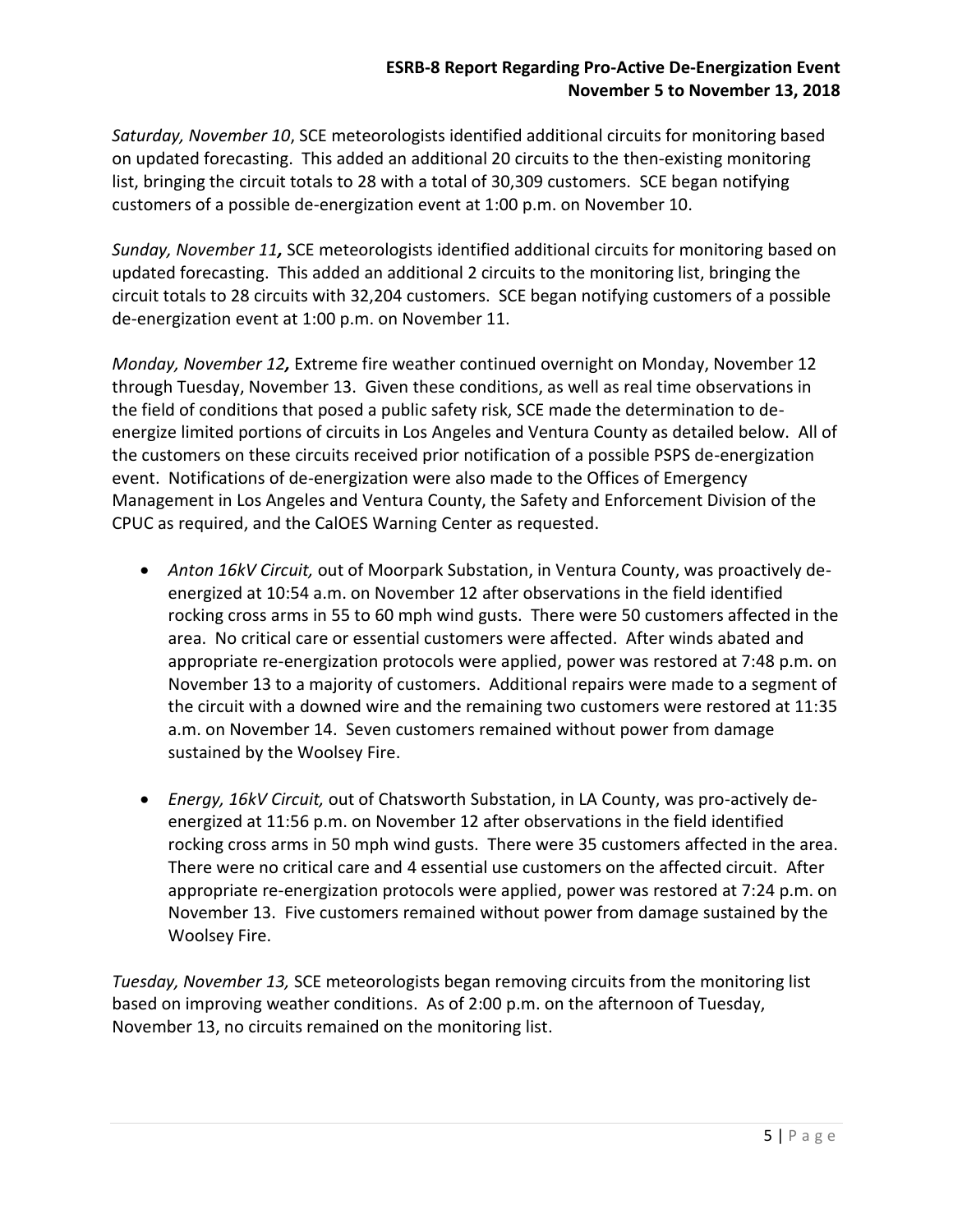## **Response to ESRB-8 Questions**

The following material addresses Resolution ESRB-8 requirements in each of the five categories associated with notifications. Each of these categories is addressed in separate sections.

1. The local communities' representatives contacted prior to de-energization, the date on which they were contacted, and whether the areas affected by the de-energization are classified as Zone 1, Tier 2, or Tier 3 as per the definition in General Order 95, Rule 21.2-D

SCE maintained ongoing communications with both unincorporated and incorporated communities affected throughout the duration of the weather event ending November 13. Additionally, PDF maps and electronic mapping files for affected areas were sent to all County Offices of Emergency Management. The following table illustrates when initial contact was made to the appropriate unincorporated (county) or incorporated (city) community.

| Community/Representative                     | Date     | Zone 1       | Tier <sub>2</sub> | Tier 3       |
|----------------------------------------------|----------|--------------|-------------------|--------------|
| <b>State/Regulatory Agencies</b>             |          |              |                   |              |
| California Public Utilities Commission       | 11/6/18  |              |                   |              |
| California Office of Emergency Services      | 11/6/18  |              |                   |              |
| California State Warning Center              | 11/6/18  |              |                   |              |
| Los Angeles County                           | 11/6/18  | $\mathsf{X}$ | $\mathsf{X}$      | $\mathsf{X}$ |
| LA County Office of Emergency Management     | 11/6/18  |              |                   |              |
| City of Altadena                             | 11/6/18  |              |                   |              |
| City of Agoura Hills                         | 11/11/18 |              |                   |              |
| City of Beverly Hills                        | 11/8/18  |              |                   |              |
| City of Calabasas                            | 11/10/18 |              |                   |              |
| City of Hidden Hills                         | 11/9/18  |              |                   |              |
| City of Glendora                             | 11/8/18  |              |                   |              |
| City of La Verne                             | 11/8/18  |              |                   |              |
| City of Lake Forest                          | 11/8/18  |              |                   |              |
| City of Malibu                               | 11/9/18  |              |                   |              |
| City of Pasadena                             | 11/6/18  |              |                   |              |
| City of San Dimas                            | 11/8/18  |              |                   |              |
| City of Santa Clarita                        | 11/6/18  |              |                   |              |
| City of Santa Monica                         | 11/10/18 |              |                   |              |
| City of Sylmar                               | 11/8/18  |              |                   |              |
| City of Westlake Village                     | 11/12/18 |              |                   |              |
| <b>Orange County</b>                         | 11/6/18  |              | X                 | X            |
| Orange County Office of Emergency Management | 11/6/18  |              |                   |              |
| <b>Orange County Fire Department</b>         | 11/6/18  |              |                   |              |
| City of Irvine                               | 11/7/18  |              |                   |              |
| City of Mission Viejo                        | 11/8/18  |              |                   |              |

#### **Table 1-Communications to Local Communities**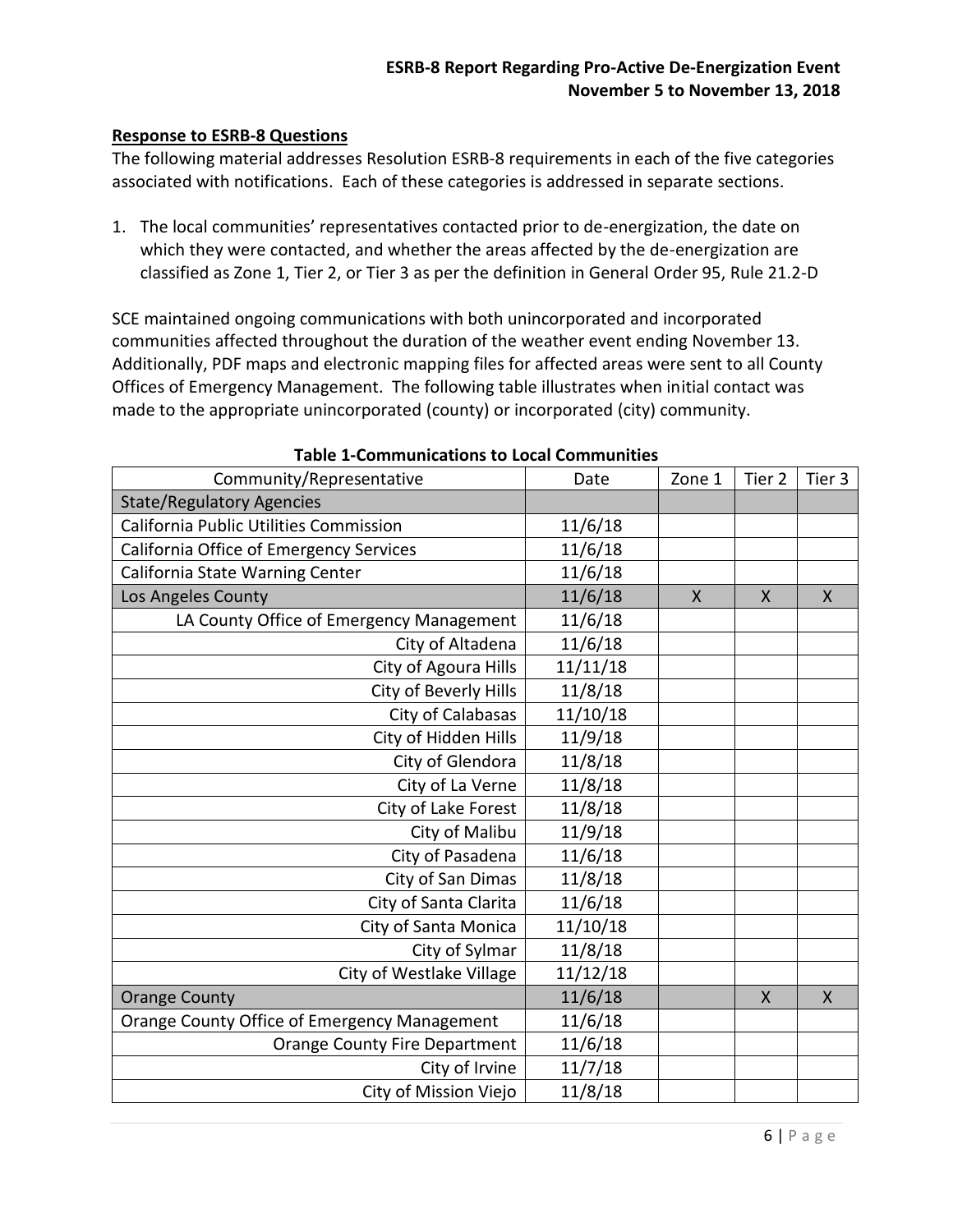| Community/Representative                        | Date     | Zone 1       | Tier <sub>2</sub> | Tier 3       |
|-------------------------------------------------|----------|--------------|-------------------|--------------|
| City of Orange                                  | 11/6/18  |              |                   |              |
| City of Rancho Santa Margarita                  | 11/8/18  |              |                   |              |
| City of Villa Park                              | 11/8/18  |              |                   |              |
| <b>Riverside County</b>                         | 11/11/18 |              | X                 | X            |
| Riverside County Office of Emergency Management | 11/11/18 |              |                   |              |
| City of Banning                                 | 11/11/18 |              |                   |              |
| City of Beaumont                                | 11/11/18 |              |                   |              |
| City of Hemet                                   | 11/11/18 |              |                   |              |
| City of Jurupa Valley                           | 11/11/18 |              |                   |              |
| City of Lake Elsinore                           | 11/11/18 |              |                   |              |
| City of Riverside                               | 11/11/18 |              |                   |              |
| City of Temecula                                | 11/11/18 |              |                   |              |
| San Bernardino County                           | 11/6/18  |              | X                 | $\mathsf{X}$ |
| San Bernardino County Office of Emergency       | 11/6/18  |              |                   |              |
| Management                                      |          |              |                   |              |
| San Bernardino County Fire Department           | 11/6/18  |              |                   |              |
| City of Fontana                                 | 11/9/18  |              |                   |              |
| City of Rialto                                  | 11/9/18  |              |                   |              |
| City of Rancho Cucamonga                        | 11/6/18  |              |                   |              |
| City of San Bernardino                          | 11/6/18  |              |                   |              |
|                                                 |          |              |                   |              |
|                                                 |          |              |                   |              |
| <b>Ventura County</b>                           | 11/6/18  | $\mathsf{X}$ | $\sf X$           | $\sf X$      |
| Ventura County Office of Emergency Management   | 11/6/18  |              |                   |              |
| City of Fillmore                                | 11/7/18  |              |                   |              |
| City of Moorpark                                | 11/7/18  |              |                   |              |
| City of Ojai                                    | 11/8/18  |              |                   |              |
| City of Santa Paula                             | 11/9/18  |              |                   |              |
| City of Simi Valley                             | 11/7/18  |              |                   |              |
| <b>City of Thousand Oaks</b>                    | 11/8/18  |              |                   |              |

SCE provided continuous informational updates to the public during the weather event through SCE's website (see Table 2 below), interviews and social media. Approximately 100 media calls were received with multiple follow-up calls and emails to reporters and media outlets including major network and local stations for CBS, NBC, ABC and FOX. Inquiries were received from Reuters, the Associated Press, the New York Times, the Los Angeles Times, Bloomberg, the Daily Mail, the Wall Street Journal, Politico and Buzzfeed among others.

SCE heavily leveraged social media to share information regarding the weather event, generating more than 1.7 million impressions (views) on Facebook for information related to pro-active de-energization**,** as well as 2.2 million impressions for safety ads SCE promoted on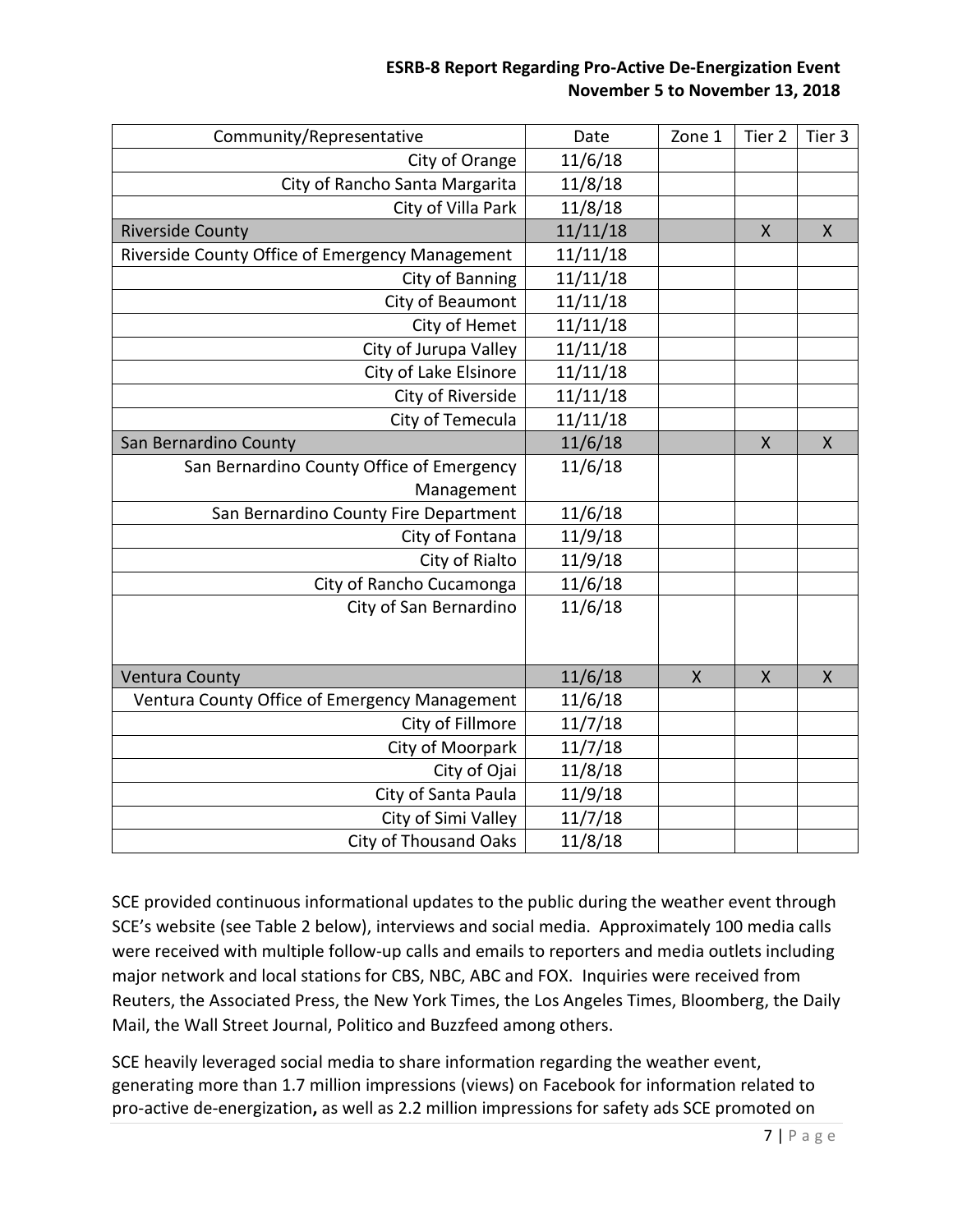the platform. Twitter generated 1,139,966 impressions for information related to pro-active de-energization, as well as 823,755 impressions for safety ads SCE promoted on the platform. SCE's combined outreach on both social media platforms garnered 2.9+ million impressions for information and 3,081,184 million impressions for safety ads. The following table illustrates initial publishing of news articles that were continuously updated on our Energized by Edison platform as new information became available.

| Outlet              | Date        | <b>Article Name</b>                                  |  |
|---------------------|-------------|------------------------------------------------------|--|
| Energized by Edison | November 6  | <b>SCE Responds to Predicted Strong</b>              |  |
|                     |             | Santa Ana Winds                                      |  |
|                     |             | <b>SCE Notifies Customers of</b><br>$\bullet$        |  |
|                     |             | <b>Potential Power Shutoffs</b>                      |  |
|                     | November 9  | <b>SCE Crews Ready for Santa Ana</b>                 |  |
|                     |             | Winds                                                |  |
|                     |             | <b>SCE Works with Fire Officials to</b><br>$\bullet$ |  |
|                     |             | <b>Restore Power</b>                                 |  |
|                     | November 13 | <b>SCE Crews Begin Making Fire</b><br>۰              |  |
|                     |             | <b>Repairs</b>                                       |  |
|                     | November 16 | <b>SCE Ready to Help Fire Victims</b>                |  |

|  | Table 2--Communications to Media/Public Outreach |  |  |
|--|--------------------------------------------------|--|--|
|--|--------------------------------------------------|--|--|

2. If unable to provide customers with notice at least 2 hours prior to the de-energization event, provide an explanation in its report.

Not applicable. All customers who were pro-actively de-energized during the reporting period received timely notifications.

- 3. Summarize the number and nature of complaints received as the result of the deenergization event and include claims that are filed due to de-energization.
	- *Customer 1-November 8, 2018:* Customer received a phone call from the City of Malibu regarding pro-active de-energization outages and wanted more information. Customer was under the impression the entire city would be shut down as part of the weather event.
	- *Customer 2-November 14, 2018:* Customer believed SCE was placing the customer at risk by shutting power down because they would have no way to communicate or receive updates. There was no pro-active de-energization in the customer's area; however, the customer received notification of a possible event and the customer experienced an outage because of fire.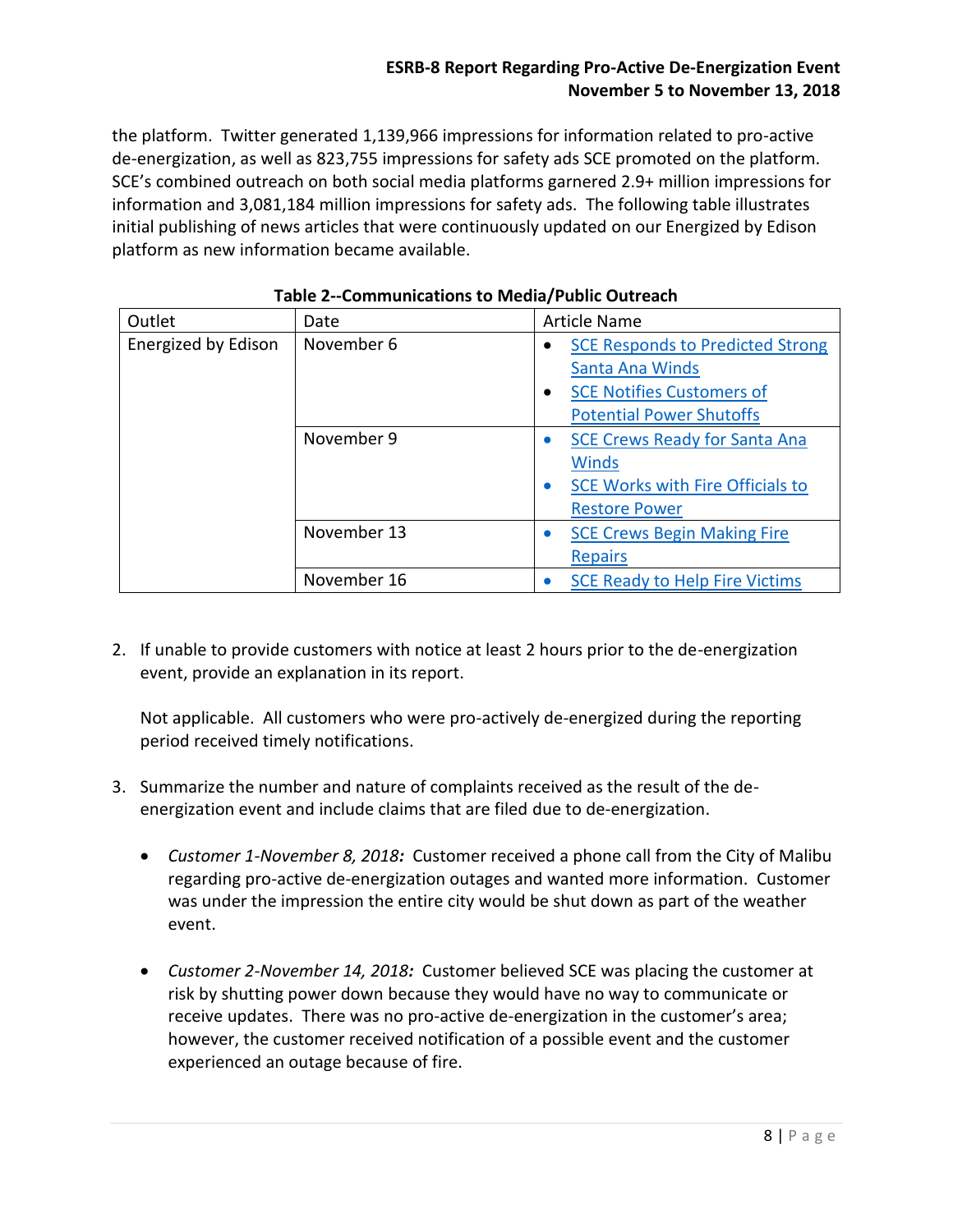*Customer 3-November 14, 2018:* Customer believed SCE was placing the customer at risk by shutting power down because they would have no way to communicate or receive updates. Customer also noted that SCE was leaving the customer vulnerable to looting and damage by widely advising the public of cities where pro-active de-energization had occurred. There was no proactive de-energization in the customer's area; however, the customer received notification of a possible event and the customer experienced an outage because of fire.

As of the date of this report, no claims have been filed as a result of the pro-active deenergizations.

4. Provide a detailed description of the steps taken to restore power.

All circuits pro-actively de-energized during this event were evaluated under the following criteria before they were re-energized:

- $\circ$  Wind (sustained and gusts) must be at 20% below threshold for the circuit for at least two hours and not predicted to escalate for the next 48 hours;
- o Field conditions must validate that no winds near or above threshold exist
- o Circuit must be physically patrolled end- to-end for damage;
- o Any damage found on the circuit must be isolated and or repaired;
- o Incident Commander (IC) in consultation with Grid Operations makes the determination to re-energize or leave de-energized based on applicable criteria; and
- $\circ$  Grid Operations physically re-energizes the circuit once approved by the IC.
- 5. Identify the address of each community assistance location during a de-energization event, describe the location (in a building, a trailer, etc.), and describe the assistance available at each location, and give the days and hours that it was open.

SCE did not establish any stand-alone community assistance locations directly related to this de-energization event. However, SCE did participate with Los Angeles and Ventura County at their Local Assistance Centers to provide community assistance as needed related to ongoing fires during the same time period.